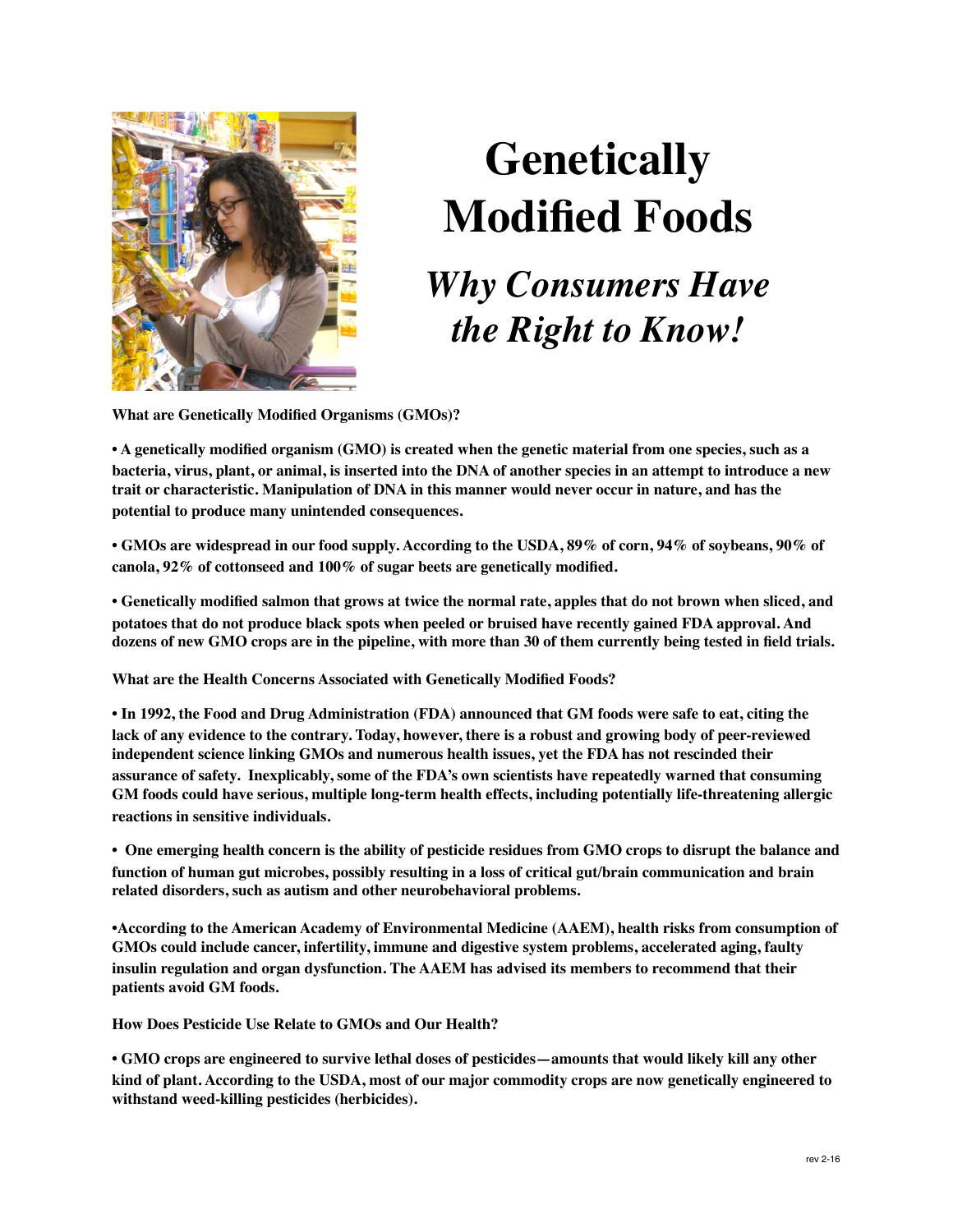• GMO crops used for human consumption are thus contaminated with higher pesticide residues than non-GMO varieties. The most commonly used pesticide for GM crops is RoundUp, an herbicide whose active chemical ingredient is glyphosate. The World Health Organization (WHO) recently classified glyphosate as a probable human carcinogen.

• The widespread use of GM crops has resulted in the development of so-called "superweeds" that have become resistant to RoundUp. To address this problem, the FDA has now approved the use of a new breed of GM crops engineered to withstand even stronger, more toxic herbicides, including 2,4-D, an herbicide best known as a component of Agent Orange. 2,4-D has been linked to Parkinson's disease, immune system problems, hypothyroidism and was recently classified by the World Health Organization as a possible human carcinogen.

## **Special Concerns for Children and GMOs**

• The potential impact of GMOs on our youngest, most vulnerable population is raising grave concerns among pediatricians and parents alike. Fetuses and breast fed infants are exposed via their mother's diet, which is likely to contain GMOS, and the three largest manufacturers of baby formula, representing 90% of the supply, are using GM corn, sugar beets and soy in their products. Infants and young children are uniquely vulnerable to environmental insults due to their immature and rapidly developing bodies and their inability to break down poisons.

• Children also eat a greater percentage of corn and soy in their diets than adults. It is estimated that more than 80% of all processed foods contain GMOs and our children are the biggest consumers of processed foods.

• Today's children are also prone to food allergies, and studies have shown that GMOs contribute to this phenomenon. Data shows that soy allergies in children living in the UK skyrocketed after GMO soy was introduced.

## **We Have a Right To Know!**

**CARBONATED WATER, HIGH FRUCTOSE CORN SYRUP, CARAMEL COLOR, PHOSPHORIC ACID, NATURAL FLAVORS, CAFFEINE. PRODUCED WITH GENETIC ENGINEERING.**

*A battle over four words*

• More than ever before, the public is demanding full disclosure and transparency of ingredients and additives in our food supply. Since 2001, nationwide polls have consistently

shown that **over 90% of Americans want GM foods labeled.** 

• 64 countries around the world already require labeling of GM foods, representing over half the global population. Connecticut, Maine and Vermont have passed legislation to require labeling of GM food products, and over two dozen other states are considering GMO labeling laws.

• Giving the public the information they need to make educated choices about protecting the health and safety of their families is the mandate of responsible government.



52 Main Street • Port Washington • New York 11050 • T 516.883.0887 • www.grassrootsinfo.org